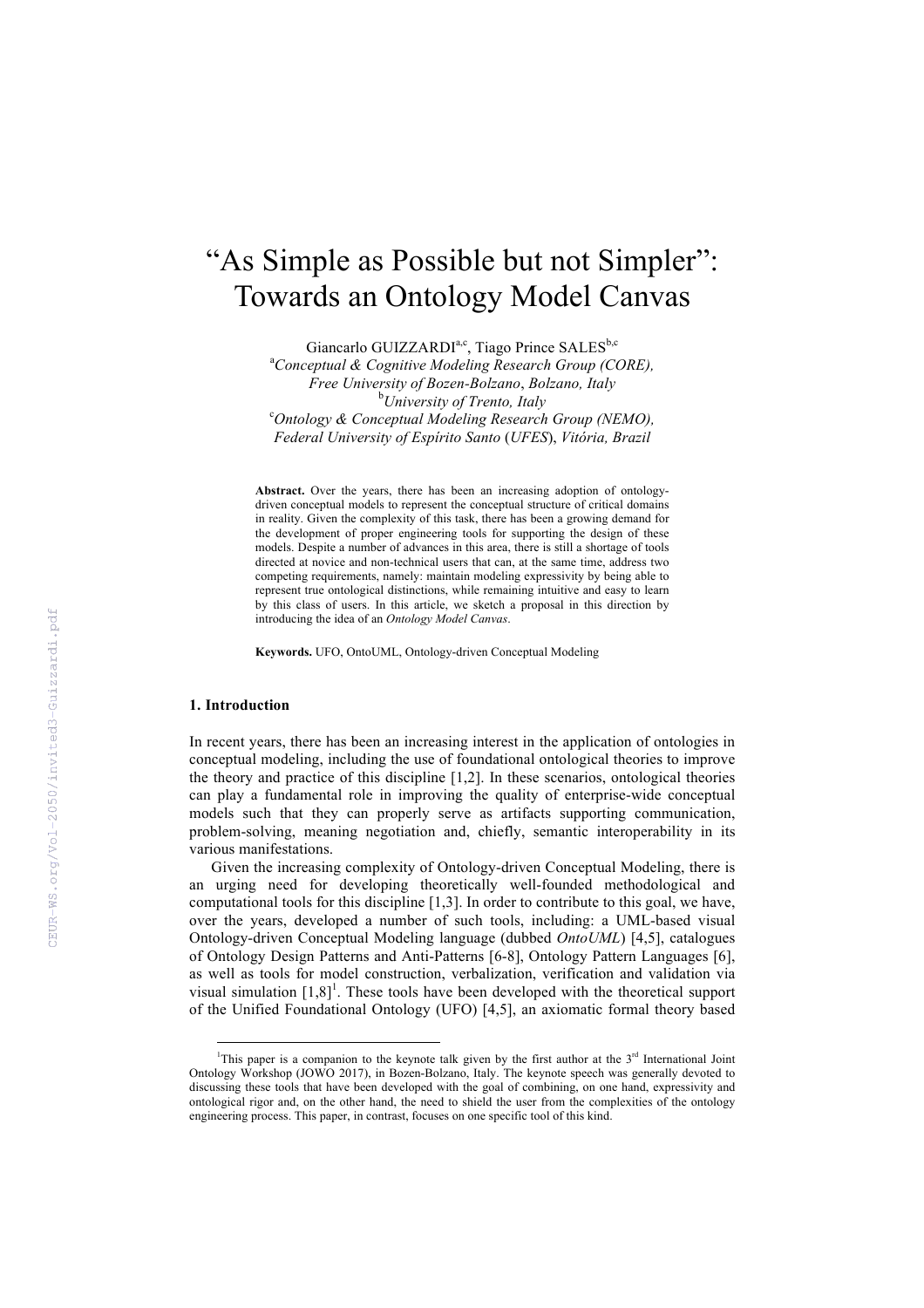on theories from Formal Ontology, Philosophical Logics, Cognitive Psychology and **Linguistics**.

The results of these efforts have been noticed in academic, industrial and governmental settings. For example, OntoUML has been successfully employed in several industrial projects in different domains, such as petroleum and gas, digital journalism, complex digital media management, off-shore software engineering, telecommunications, retail product recommendation, and government [5]. Moreover, a recent study shows that UFO is the second-most used foundational ontology in conceptual modeling and the one with the fastest adoption rate [2], and that OntoUML is among the most used languages in Ontology-driven Conceptual Modeling.

Despite the theoretical and practical contributions of these efforts, these tools have not been particularly developed with novice and non-technical users in mind. Especially for these classes of users, we need tools that are able to, on one hand, deal with the inherent complexity of the modeling problems at hand, and on the other hand, shield these users as much as possible from this inherent complexity. In this paper, we advance a proposal in this direction by conceiving an ontology-based modeling representation mechanism that, despite having the expressivity of a large set of ontological distinctions put forth by UFO, could in theory be easily learned and employed by novice and non-technical users. It is important to highlight that we are here specifically trying to avoid the route taken by modeling approaches that are oblivious to true ontological distinctions and, hence, that are in our opinion too simplistic for supporting the development of Reference Ontologies [3]. To put it baldly, we are aiming at conceiving an ontology-modeling representation mechanism that should be, paraphrasing Albert Einstein, "as simple as possible, but not simpler".

In this proposal, we took inspiration on a significant success case in the area of Business Modeling, namely, the Business Model Canvas (BMC). The BMC, proposed in [10] is a modeling tool that is recurrently reported by practitioners and students as being both useful and easy to learn. In addition to drawing from this inspiration, we base this preliminary proposal of an *Ontology Model Canvas (OMC)* on empirical data of how UFO categories are actually used in practice in the construction of conceptual models in a variety of domains and settings. This data has been collected from the OntoUML model repository<sup>2</sup> [8], a repository of 54 models of different sizes (e.g., ranging from a dozen to thousands of types), representing different domains (e.g., Biodiversity, Telecommunications, Services) and created in different environments (e.g., ranging from single-authored models created in academic environments to models created by teams in practical settings over the course of years). The accumulated practical experience in the use of OntoUML as well as the analysis of the models in this repository allowed us to identify, for instance, which constructs represent to the core elements of the language that are most frequently used in practice. It also allowed us to identify which should be the default interpretation of some of the language constructs. Finally, as a third influence to the ideas sketched here, we took into account a few important insights on visual cognition and visual concrete syntax design elaborated in [11,12].

The remainder of this paper is organized as follows. In the next section, we present a whirlwind introduction to those categories of UFO that are germane to the purposes of this article. In section 3, which is the core of this article, we present our preliminary proposal of an Ontology Modeling Canvas. Section 4 presents some additional

 <sup>2</sup> http://www.menthor.net/model-repository.html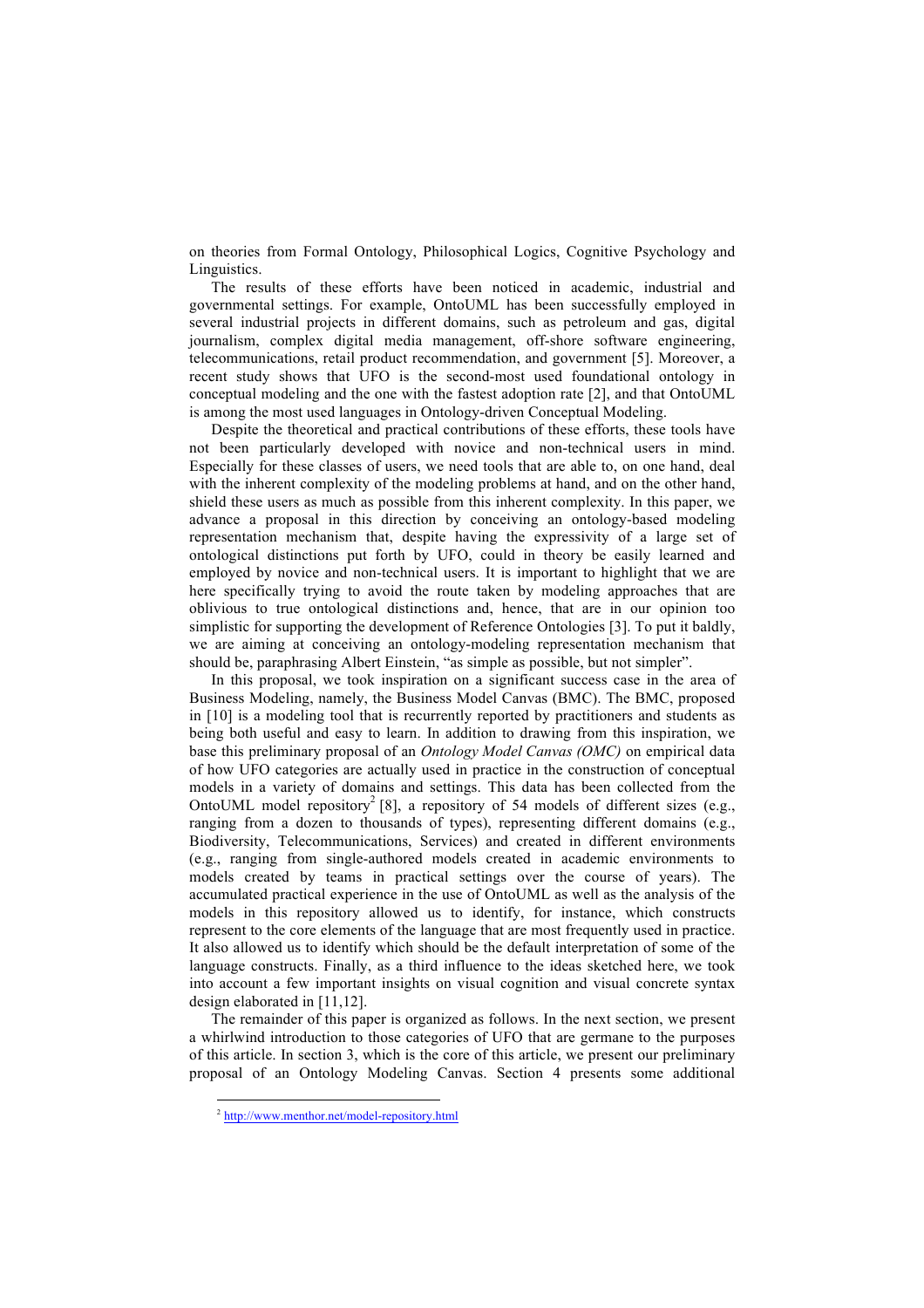examples that serve to illustrate the modeling expressivity that can be achieved with such an approach. Finally, section 5, presents some final considerations of the paper.

# **2. A Whirlwind Introduction to a Fragment of the UFO**

In the sequel, we briefly explain a selected subset of the ontological distinctions put forth by the Unified Foundational Ontology (UFO). For an in depth discussion, philosophical justifications, formal characterization and empirical support for these categories one should refer to [4,13].

Take a domain in reality restricted to endurants [4] (as opposed to events, occurrents). Central to this domain we will have a number of **Object Kinds**, i.e., the genuine fundamental types of objects that exist in this domain. The term "kind" is meant here in a strong technical sense, i.e., by a kind we mean a type capturing essential properties of the things it classifies. In other words, the objects classified by that kind could not possibly exist without being of that specific kind. Kinds tessellate the possible space of objects in that domain, i.e., all objects belong to exactly *one kind* and do so *necessarily*. Typical examples of kinds include Person, Organization and Dog. We can, however, have other static subdivisions (or subtypes) of a kind. These are naturally termed **Object Subkinds**. As an example, the kind Person can be specialized in the subkinds Man and Woman.

Object kinds and subkinds represent essential properties of objects (they are also termed rigid or static types [4]). We have, however, types that represent contingent or accidental properties of objects (termed anti-rigid types [4]). These include **Phases** (for example, in the way that being a living person captures a cluster of contingent properties of a person, or in the way that being a puppy captures a cluster of contingent properties of a dog) and **Roles** (for example, in the way that being a husband captures a cluster of contingent properties of a man). The difference between the contingent properties represented by a phase and a role is the following: phases represent properties that are intrinsic to entities (e.g., being a puppy is being a dog that is in a particular developmental phase; being a living person is being a person who has the intrinsic property of being alive); roles, in contrast, represent properties that entities have in a relational context, i.e., contingent relational properties (e.g., being a husband is to bear a number of commitments and claims towards a spouse in the scope of a marriage relationship; being a student is to bear a number of properties in the scope of an enrollment relationship with an educational institution).

Kinds, Subkinds, Phases and Roles are categories of **Object Sortals**. In the philosophical literature, a sortal is a type that provides a uniform principle of identity, persistence and individuation for its instances [4]. To put it simply, a sortal is either a kind (e.g., Person) or a specialization of a kind (e.g., Student, Teenager, Woman), i.e., it is either a type representing the essence of what things are or a sub-classification applied to the entities that "have that same type of essence".

A **Relationship Kind** represents clusters of relational properties that "hang together" by a nexus (provided by that relationship kind). In other words, relationships (e.g., marriages, enrollments, employments, presidential mandates, citizenships) are fullfledged endurants, i.e., entities that endure in time bearing their own essential and accidental properties and, hence, first-class entities that can change in a qualitative manner while maintaining their identity [13].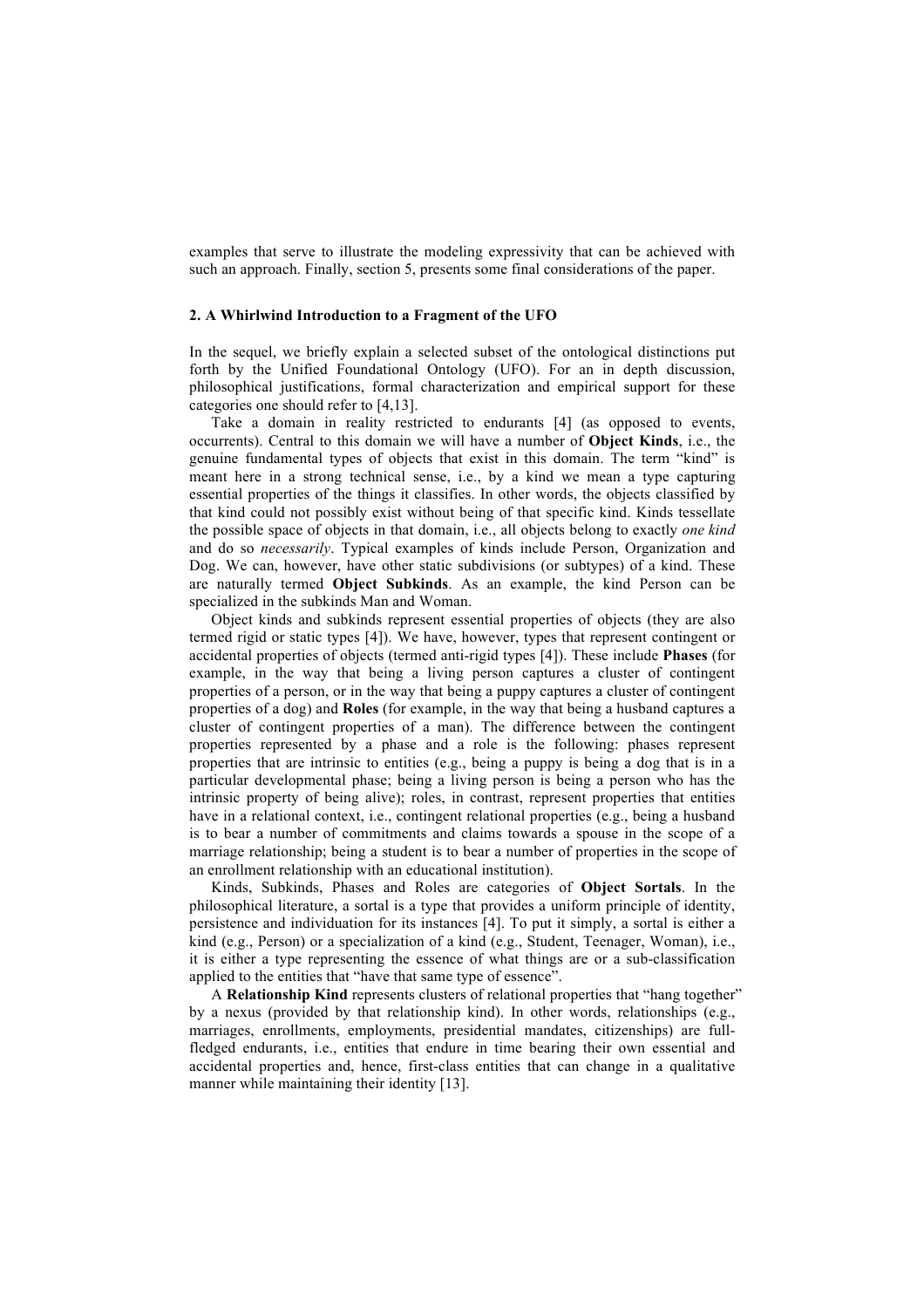Objects participate in relationships playing certain "roles". For instance, people play the role of spouse in a marriage relationship; a person plays the role of president in a presidential mandate. Spouse and President (but also typically student, teacher, pet) are examples of what we technically term a role in UFO, i.e., a relational contingent *sortal* (since these roles can only be played by entities of a unique given kind). There are, however, relational and contingent role-like types that can be played by entities of multiple kinds. An example is the "role" Customer (which can be played by both people and organizations). We call these role-like types that classify entities of multiple kinds **Rolemixins**. In general, types that represent properties shared by entities of multiple kinds are termed Non-Sortals. In UFO, besides rolemixins, we have two other types of non-sortals, namely **Categories** and **Mixins**. Categories represent necessary properties that are shared by entities of multiple kinds (e.g., the category Physical Object represent properties of all kinds of entities that have masses, spatial extensions, etc.). In contrast, mixins represent shared properties that are necessary to some of its instances but accidental to others (e.g., the mixin Red Object can be thought as representing properties that are necessary to entities of certain kinds – for instance, rubies, while being accidental to entities of other kinds – for instance, apples). Categories and mixins are, in contrast to rolemixins, considered as Relationally Independent Non-Sortals.

# **3. Towards a Well-Grounded Ontology Model Canvas**

Figure 1 illustrates the different regions comprising our tentative proposal for an Ontology Model Canvas (OMC). These regions are elaborated in subsections from 2.1 to 2.5 below. Loosely speaking, the central part of the canvas is divided in four regions. The two regions to the left (i.e., regions corresponding to *categories*, and *kinds/subkinds*) should be read in as "the ways things necessarily are" (according to a given conceptualization of the domain); the two regions on the right (i.e., regions corresponding *phases* and *roles*) should be read as the "the ways things can possibly be". The region corresponding to Mixins "crosscut" these two macro-regions, given that mixins capture semi-rigid types, i.e., types are *necessarily* instantiated by some instances and contingently (*possibly*) instantiated by other instances. In the bottom part of the canvas, we represent relationship kinds and subkinds.

The regions partitioning this canvas reflect the UFO categories of types that are the most recurrent in models according to the OntoUML repository [14]: role (1655 occurrences or 27,6% of all occurrences of types), subkind (1169 occurrences or 19,5%), relationship type<sup>3</sup> (with 1089 occurrences or 18,2%), kind (837 occurrences or 14%), rolemixin (278 occurrences or 4,6%), categories (217 occurrences or 3,6%) and mixins (54 occurrences or 1%). For the sake of completeness of the UFO typology of object types, and also because taxonomic constraints can require the explicit representation of phases, we have also decided to include a phase region in the canvas. Still, with 207 occurrences, phases appear in the models of the repository more frequently than the remaining object types, namely, *collectives* and *quantities* [4]. The OMC only allows the representation of two relations, namely generalization and mediation. The former is a relation inherited from UML, which is used to construct hierarchies of types and is by far the most used relation in these models. The latter is a

 $3$  Termed in [14] a relator type.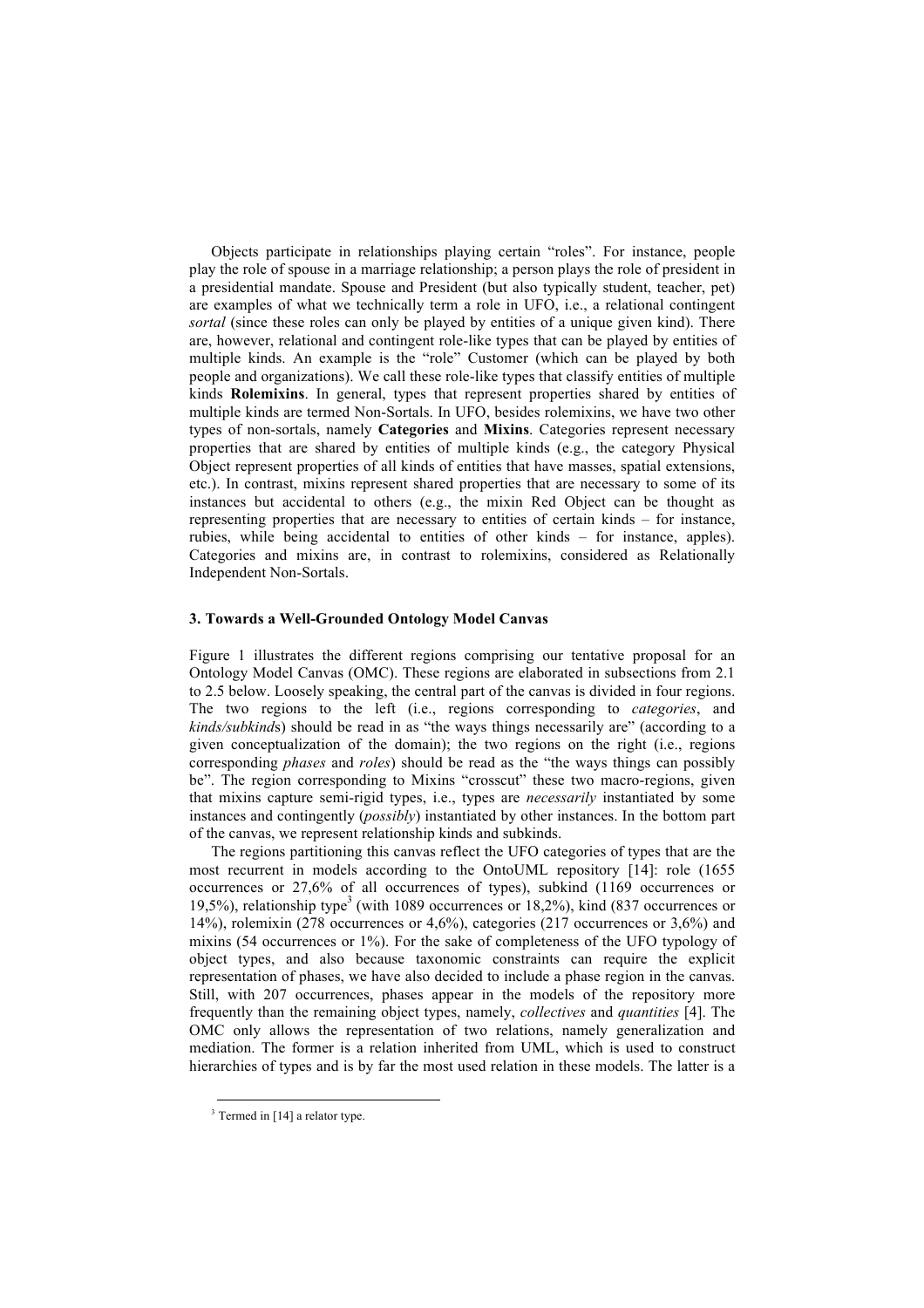special type of OntoUML relation, which is used to connect relationship types (relator types) and their bearers. In the OntoUML repository, mediations were used 1718 times.

|                                    |   |               |                                 |                                | Ã. |
|------------------------------------|---|---------------|---------------------------------|--------------------------------|----|
|                                    |   |               |                                 |                                |    |
|                                    |   |               |                                 |                                |    |
| <b>OBJECT KINDS &amp; SUBKINDS</b> | 《 | <b>PHASES</b> | $\circ_{\circ}^{\circ} \bullet$ | <b>ROLES &amp; ROLE MIXINS</b> | 喝  |
|                                    |   |               |                                 |                                |    |
|                                    |   |               |                                 |                                |    |
|                                    |   |               |                                 |                                |    |
|                                    |   |               |                                 |                                |    |
|                                    |   |               |                                 |                                |    |
|                                    |   |               |                                 |                                |    |
|                                    |   |               |                                 |                                |    |
|                                    |   |               |                                 |                                |    |
|                                    |   |               |                                 |                                |    |
|                                    |   |               |                                 |                                |    |
|                                    |   |               |                                 |                                |    |
|                                    |   |               |                                 |                                |    |

**Figure 1**. The Topology of the Ontology Model Canvas (OMC)

# *3.1. Object Kinds and Subkinds*

In this region of the canvas, we have all the rigid object sortals of the domain at hand. As previously mentioned, **kinds** tessellate the universe of objects in the domain, i.e., kinds are exhaustive (all objects belong to a kind) and all kinds are mutually disjoint (no object belongs to more than one kind). In this region, different kinds are represented in a different color. The color variable is used here to trace the line of inheritance of the *principle of identity* provided by a kind [4]. In the model depicted in Figure 2 below, we have three kinds, namely, Person, Organization and Car, each of which is represented by a different color. The canvas makes it explicit (and, thus, efficient to answer in visual queries) the question of *"what fundamental KINDS of things exist in this domain?"*

As figure 2 shows, we use indentation (tabs) to represent a subtyping relation. For example, Man and Woman are subtypes of Person. In fact, these are **subkinds** of Person, i.e., rigid subtypes of a kind that share the *principle of identity* provided by that kind (hence the representation of subkinds using the same color of their respective kinds). We assume that unless explicitly specified, all subtypes of a type defined in an indentation scope (all those subkinds in subsequent lines that share the same indentation) form a *partition* of that given type (i.e., they form a disjoint and complete *generalization set* [4] 4 ). Notice that having (by default) specializations to be defined in a partition is generally considered a good practice by the Information Science, Conceptual Modeling and Formal Ontology communities [15].

In order to visually differentiate the multiple regions of the canvas, we make use of *signs* (*indexes*, actually, in the semiotic sense [4]) in the top-right corner of each region to indicate some of the prominent meta-properties of the corresponding represented

 <sup>4</sup> Henceforth, when using the term 'partition', we always use it in this technical sense, i.e., as a disjoint and complete tessellation of the space of instances at hand.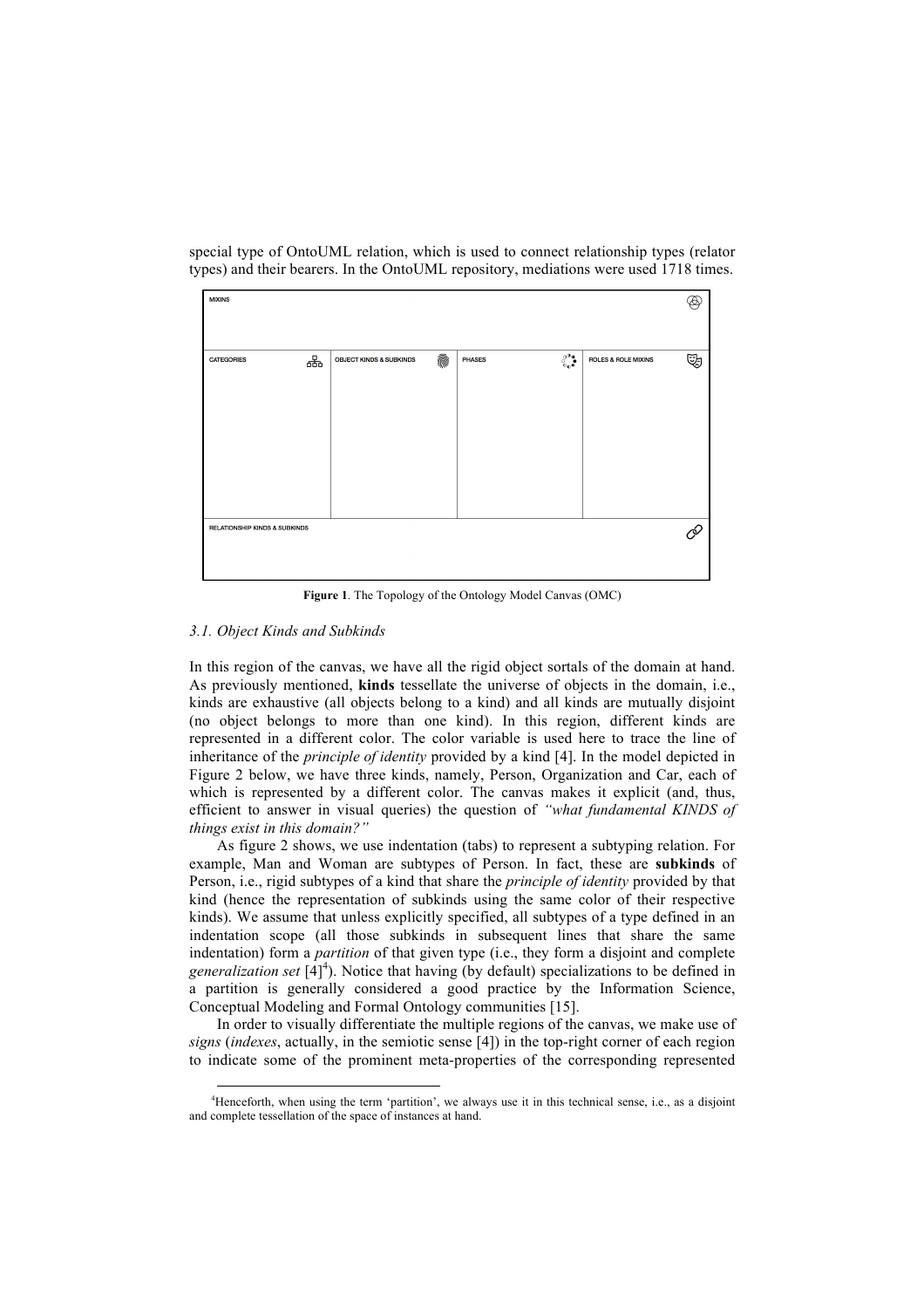object category. We believe that this helps to address the requirements of *perceptual discriminability* (roughly, how easy it is to visually discriminate a construct from other constructs of the language) and *perceptual immediacy* (how easy it is for a user of the language to infer the real-world category represented by that construct) discussed in [11,12]. Since kinds are the types that provide a principle of identity for their instances, we use a "fingerprint" sign (as a stereotypical proxy for identity) to symbolize this connection. As previously mentioned, subkinds are rigid subtypes of kinds. The use indentation to represent the subtyping relation explores the property of *directness* in visual representation systems affording pragmatically efficient cognitive operations called *inferential free-rides* [12]. This is because the visual relational primitive (*to-theright-of*) used to represent the ontological relations of subtyping has the same formal meta-properties of the relation itself, i.e., it is a partial order relation. Finally, the use of colors to differentiate kinds also speaks to perceptual discriminability and, even, *perceptual popout*, given that colors, being processed by a parallel perceptual system [16] are extremely efficient variables for visual queries.

| <b>MIXINS</b><br>Insurable Item<br>Car<br><b>Living Person</b><br><b>Active Organization</b> |   |                                                                                     |   |                                                                                                                                                                               |                         |                                                                                                                                                                                                                                                                                                                |   |
|----------------------------------------------------------------------------------------------|---|-------------------------------------------------------------------------------------|---|-------------------------------------------------------------------------------------------------------------------------------------------------------------------------------|-------------------------|----------------------------------------------------------------------------------------------------------------------------------------------------------------------------------------------------------------------------------------------------------------------------------------------------------------|---|
| <b>CATEGORIES</b><br><b>Physical Entity</b><br>Person<br>Car                                 | ຨ | <b>OBJECT KINDS &amp; SUBKINDS</b><br>Person<br>Man<br>Woman<br>Organization<br>Car | 《 | <b>PHASES</b><br><b>Living Person</b><br><b>Deceased Person</b><br><b>Adult Person</b><br><b>Underage Person</b><br><b>Active Organization</b><br><b>Extinct Organization</b> | $\circ_{\circ}^{\circ}$ | <b>ROLES &amp; ROLE MIXINS</b><br><b>C</b> Employee (Adult Person, Living Person)<br><b>•</b> Employer (Active Organization)<br><b>•</b> Renter<br>Personal Renter (Adult Person, Living Person)<br><b>Corporate Renter (Active Organization)</b><br><b>C</b> Lessor (Active Organization)<br>• [1] Rental Car | 喝 |
| <b>RELATIONSHIP KINDS &amp; SUBKINDS</b><br>Employment<br><b>Car Rental</b>                  |   |                                                                                     |   |                                                                                                                                                                               |                         |                                                                                                                                                                                                                                                                                                                |   |

**Figure 2**. Example of an instance model in the Ontology Model Canvas

#### *3.2. Relationship Kinds and Subkinds*

After considering the kinds of entities that exist in a given domain, one can move on to consider what kinds of **relationships** can hold between the entities in that domain. Here, once more, the different relationship kinds tessellate the space of possible relationships and, again, we use different colors to trace the identity of different relationship kinds and make use of indentation (tabs) and consistency of color to represent subkinds of a relationship kind. In figure 2, we have two relationship kinds, namely, Employment and Car Rental. One should remember that in the theory of relationships in UFO, relationships are not n-uples but full-fledged endurants [13]. So, for instance, a particular employment instance (e.g., between John and the United Nations) is a complex endurant comprising a number of relational properties.

We use a "double ring/chain" sign to represent the bond or tie between the entities a relationship connects. Here as well, this choice is meant to address the requirement of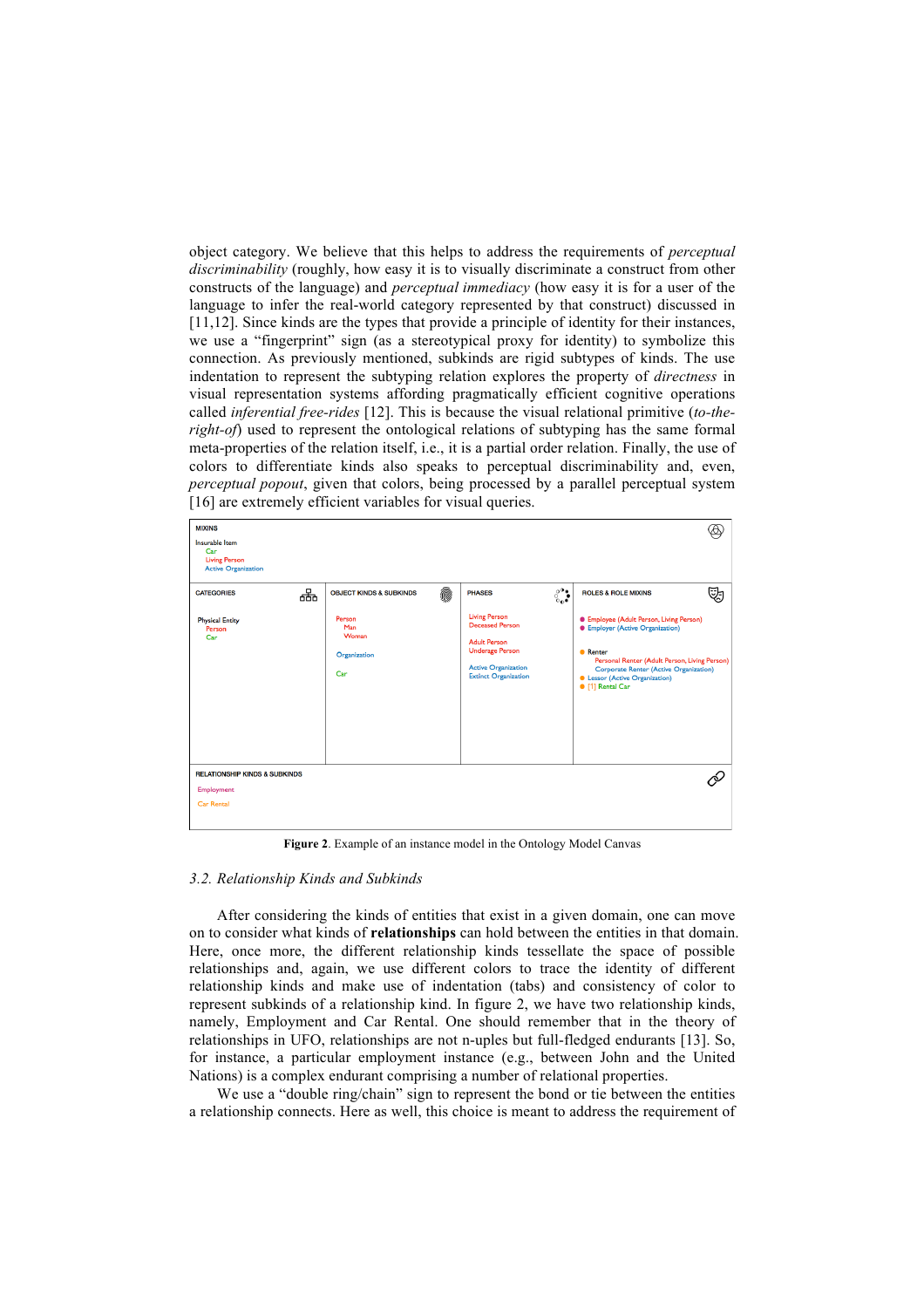*perceptual immediacy*. One should notice that relationship kinds are also rigid types (e.g., the particular employment of John in the United Nations is necessarily an employment relationship) that provide a uniform principle of identity for their instances. However, the use of the "chain" sign here is meant to highlight the primary ontological status of relationships as being existentially dependent on the entities they bind (mediate, relate).

#### *3.3. Roles and Rolemixins*

Both **roles** and **rolemixins** are generically relationally dependent types [4], i.e., entities can only instantiate these types in the scope of a relationship to another entity(ies) of a given type (or types). In the inverse direction, relationships induce certain (relational) role(mixin)s and, hence, when entities are bound by a relationship, they do so under certain role(mixin)s (i.e., they are classified under certain role(mixin)s). The difference between roles and rolemixins is that, whilst the former is a **sortal** (i.e., all its instances are of the same kind), the latter is a **non-sortal** (i.e., it is a *dispersive type* [4], classifying entities of multiple kinds).

In this region, we make use of the color scheme of types to indicate which kinds of entities play a particular role. In other words, as formally proved in [4], every role specializes a unique kind. In the case of rolemixins (actually, for non-sortals, generally), we reserve the black color to represent that the rolemixin itself does not carry a uniform principle of identity to its instances, i.e., that the instances of a rolemixins are not committed to being of a particular unique kind. Rolemixins are, therefore, necessarily specialized into roles forming a subtyping partition (represented using the indentation scheme previously discussed). In Figure 2, we have an example of the rolemixin Renter, which is specialized into the roles Personal Renter (played by entities of the kind Person, as indicated by the red color) and the role Corporate Renter (played by entities of the kind Organization, as indicated by the blue color). Still in this figure, we can immediately see the roles played by Person (Employee and Personal Renter), by Organizations (Employer, Lessor and Corporate Renter) and by Cars (Rental Car).

Since role(mixin)s are always defined in the scope of a relationship type, we use a circle with the corresponding color of a relationship kind to bind a role(mixin) to that relationship kind. For example, in Figure 2, we have that an Employment relationship kind defines two roles, namely, Employer and Employee, whilst the Car Rental relationship kind defines three role(mixin)s, namely, Lessor, Renter and Rental Car (each of which is directly visually mapped to the kinds of entities that can play those roles). Once more, we use visual variables to afford efficient parallel processing of visual queries (e.g., inspecting a canvas for the role involved in a relationship and the kinds of entities that can play them). The adjacency relation between a circle filled with the color of relationship kind and a role(mixin) in this partition represents the typelevel relation of *mediation* [4] between the former and the latter. So, for example, in Figure 2, we have that Employment *mediates* Employer and Employee, which translates to the instance-level constraint that every instance of Employment is existentially dependent on particular instances of Employer and Employee, but also to the instance-level constraint that, for example, in order to play the roles of an Employee, a Person has to be mediated by a particular instance of Employment.

As previously discussed, role(mixin)s are relationally dependent types. As consequence, the minimum cardinality constraint from the role to the relationship type is at least one (and typically exactly 1) and the maximum cardinality constraint is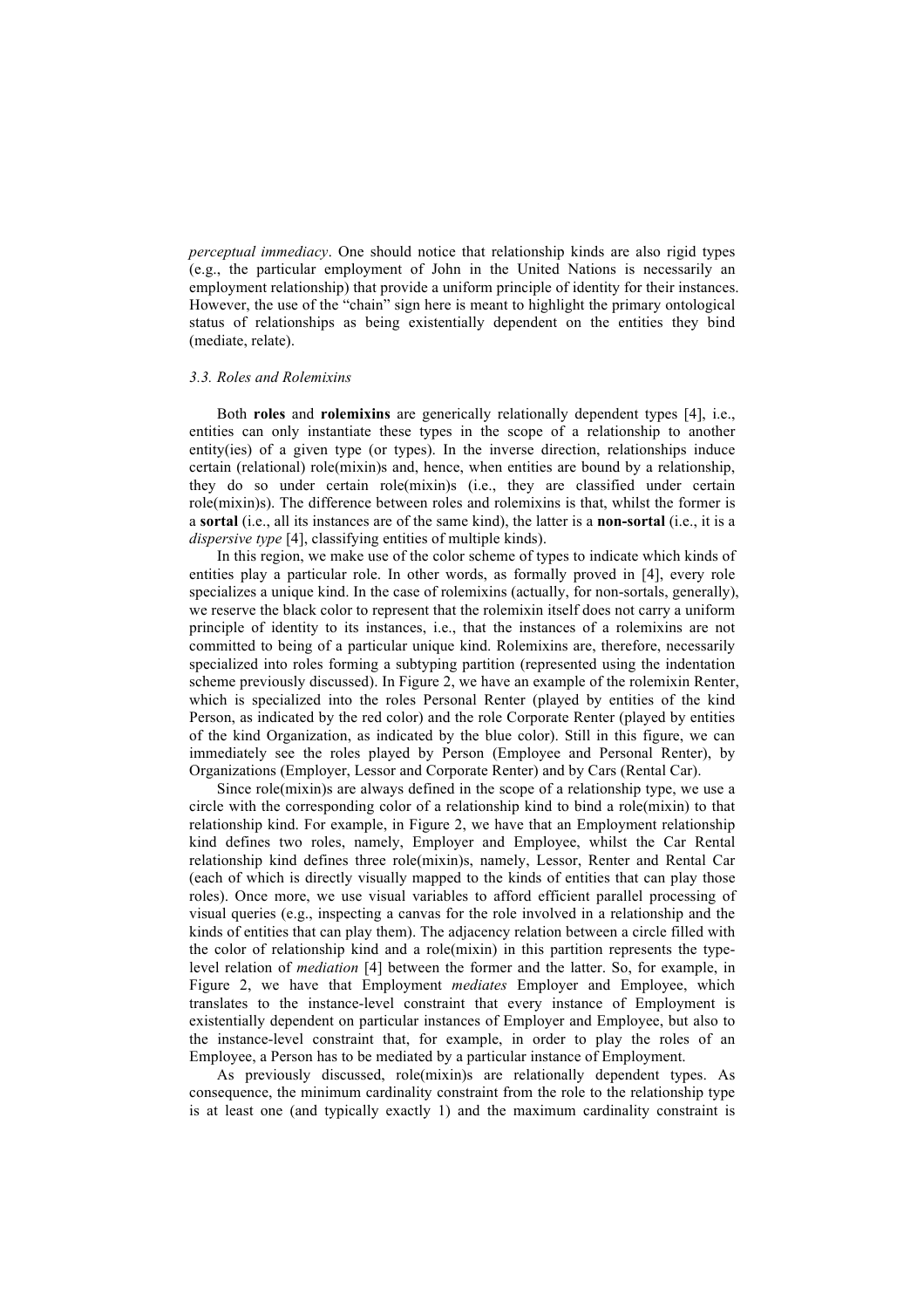typically *many* (\* in (Onto)UML). For this reason, we adopt these as the default interpretation of the cardinality constraint in the mediation relation between a role(mixin) and the corresponding relationship type (for example, in figure 2, we should read that "every Employer is mediated by (participate in) one-to-many employments"). Analogously, since relationships are existentially dependent entities [4,13], the minimum cardinality constraint from the relationship kind to a role(mixin) must be higher than one and, typically, exactly 1. The maximum cardinality constraint of this relation in this direction is also typically of exactly  $1<sup>5</sup>$ . For this reason, we adopt as *exactly one* (1..1) the default interpretation the cardinality constraint in the mediation relation from a relationship type to a role(mixin) (for example, in figure 2, we would read that every Employment mediates exactly one Employer).

Whenever cardinality constraints in this mediation relation deviates from these default values, we represent the deviating constraint the same identity color scheme to represent the direction of the constraint plus brackets ("[ ]") to represent the values imposed by the constraint itself. For instance, in figure 2, we represent that a Rental Car can participate in exactly one Car Rental<sup>6</sup>. Since the cardinality constraint, in this case, refers to the association end connected to the relationship kind (Car Rental), we use the color of the latter also for the constraint. Following the UML notation, we have cardinality constraints represented in the form [a. b] (where  $b \ge a$ ) and that the most typical combinations of value are  $[1..1]$  ( $[1]$ , for short)  $[1..n]$  ( $[+]$ , for short). Note that  $[0..n]$   $([*)$ , for short) is not an option here, given the aforementioned constraints on generic relational dependence on one side and, existential dependence, on the other.

Once more, we emphasize these cardinality constraints are only represented when they deviate from the default values. Although the instances of a role are always of a unique kind (hence, we have the role name represented in the color of the kind at hand), these roles at times do not subtype these kinds directly but a particular set of subtypes of that kind. In figure 2, for instance, an Employer must be not only an Organization but, more specifically, an Active Organization (and the same for Corporate Renter); an Employee must not only be a Person but an Adult and a Living Person (and the same for Personal Renter). We use parenthesis to the right of type name to represent the direct supertype of that type (within the specialization taxonomy of a given kind). In these examples from Figure 2, these direct supertypes are not subkinds of the kind of entities that play that role, but *phases* of that kind (see section 2.4).

Finally, we use a "Greek theater masks" sign to mark the role(mixin) region. This is meant to evoke the idea of roles as context dependent and contingent (as roles in a play are). Again, this visual representation choice addresses *perceptual immediacy* and *discriminability*.

#### *3.4. Phases*

Like roles and rolemixins, phases are anti-rigid (dynamic classification) types [4]. Moreover, like roles, phases are sortals that specialize a unique kind that provide a uniform principle of identity for their instances. Once more, we make use of the color

more rental cars, we would have the constraint  $[+]$  in green also represented next to the Rental Car role.

<sup>5</sup> Again, based on our experience, anecdotal evidence and analysis of models in the OntoUML repository. 6 This is, of course, arguable as a modeling choice, especially if one takes a historical view, in which a rental car can be associated to several rentals in different periods of time. This modeling choice is used here simply as an example to demonstrate a deviation of the default cardinality and how it should be represented. In this example, had we had the cardinality constraint deviation stating that a Car Rental could bind one or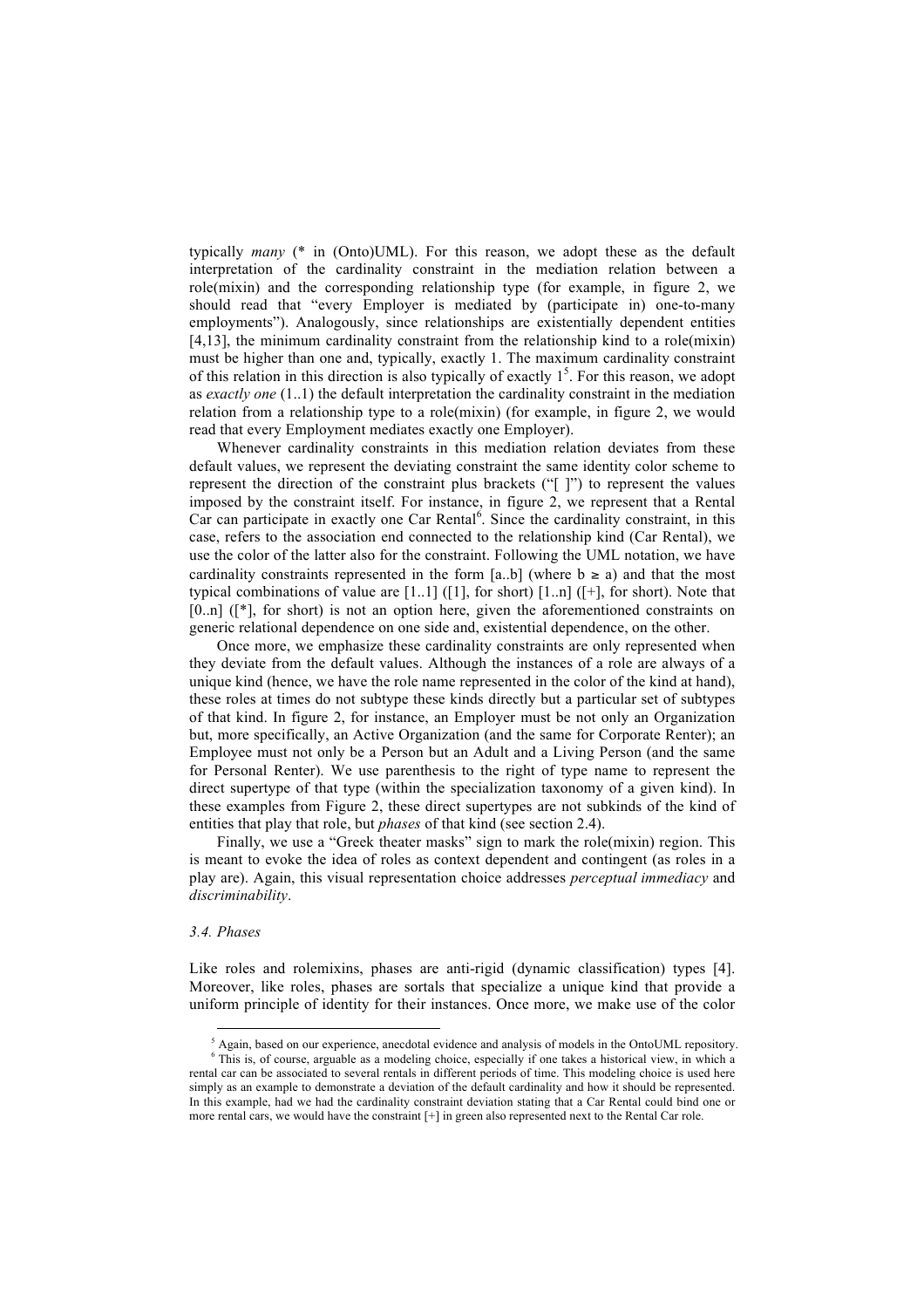variable to represent of which kind a particular type is a *phase of*. However, unlike roles, phases are always defined in disjoint and complete generalization sets (termed *phase partitions*) [4,6]. We here represent phase partitions by using sets of phase terms under the same color, grouped together and perceptually apart from other phase groups (partitions). We use a blank line to separate different phase partitions. In Figure 2, we have three *phase partitions*: Adult Person and Underage Person that define phases of a Person; Living Person and Deceased Person that define phases of a Person; Active Organization and Extinct Organization as phases of Organization. Given the semantics of phases and phase partitions, we have that, for example, all persons are either an Adult Person or an Underage Person; no person is both Adult Person or an Underage Person; every person that instantiates Adult Person in a situation instantiates Underage Person in a counterfactual situation, and vice-versa.

Finally, we make use of a sign showing "phases of the moon" to mark this region. This is meant to evoke the idea that being in a phase is a contingent property for entities of that kind but also the idea that phases are associated to other complementary phases (forming a phase partition).

# *3.5. Categories and Mixins*

Non-sortals are types that classify entities of multiple kinds. These include the socalled semi-rigid non-sortals called simply **Mixins** describing properties that are essential to some instances and accidental to others and rigid non-sortals called **Categories**. An example of the latter can be found in Figure 2: Physical Entity classifies both entities of the kind Person and entities of the kind Car. In this figure, we also have an example of the former, namely, Insurable Item, which can be thought to be essential for Cars but accidental for People (only living people are insurable) as well as for Organizations (only Active Organizations are insurable).

Contrary to subtype partitions in other regions, in the case of these partitions in the non-sortal region, we assume that, by default, these are disjoint (since all kinds are mutually disjoint) but not complete (e.g., there are of course other Physical Entities that are neither cars nor persons).

We believe that representing relationally independent non-sortals separately from rolemixins is justified by a number of aspects that we have learned from our experience and other people's experience in using OntoUML. The first of these reasons has to do with relational dependence. Because of this meta-property, rolemixins only appear in models connected to relationships and this justifies their modeling in the *relationally dependent types* region of the canvas. The second reason (related to the first) is that, methodologically speaking, rolemixins appear in models in a modeling stage that is much closer to how roles are modeled than to how other non-sortals are modeled. Basically, rolemixins typically firstly appear in models considered as roles, i.e., dynamic types connected to a relational context. Then, in a second stage, one realizes that these alleged "roles" could not be easily connected to a taxonomy of kinds. This is exactly because they can be played by entities of multiple kinds, i.e., they are in fact rolemixins. This modeling problem is so common that it is actually described as a *problem pattern* in [4]. The other types of non-sortals, on the other hand, typically appear in models as a result of model refactoring operations. For example, the type Physical Entity (or Insured item) is typically included in a model as the result of an operation of abstracting and representing in a single supertype a property (spatial extension, insurance) that is shared by entities of multiple kinds. Finally, unlike in the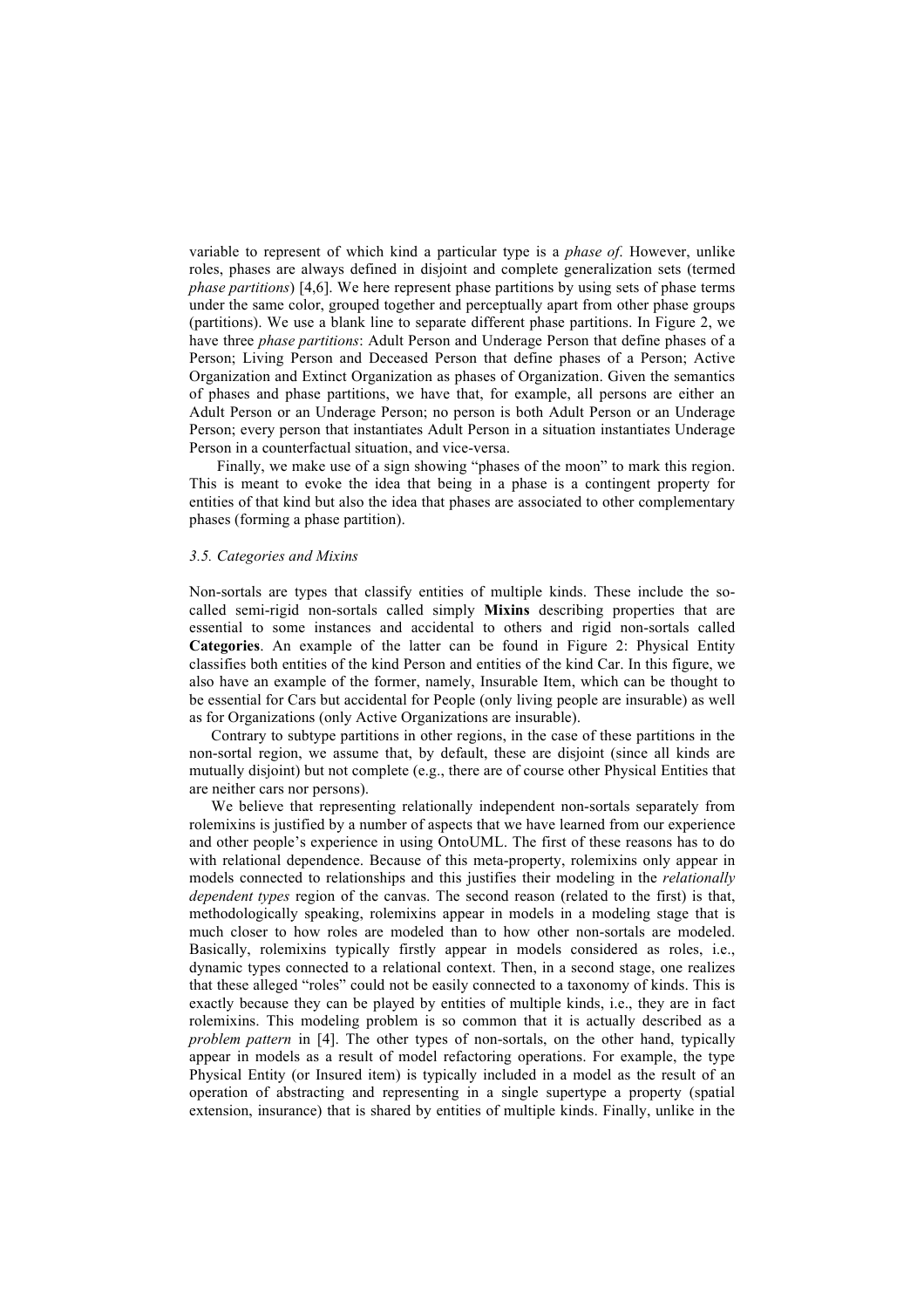case rolemixins, subtype partitions of relationally-independent non-sortals are seldom complete. To put it simply, rolemixins tend to be conceived in a top-down manner, i.e., firstly one thinks of the rolemixin (again, firstly considered as a "role") and then, after realizing that it cannot carry a uniform principle of identity for its instances, one goes after finding out the multiple "hidden" roles instantiated by the entities of the multiple kinds that instantiate that rolemixin; the other types of non-sortals, in contrast, are typically conceived in a botton-up manner as a model refactoring and complexity management mechanism.

The sign we propose for the mixin region is a Venn diagram, in order to convey the notion that mixins aggregate intersections of multiple kinds. For the category region, we chose a hierarchy symbol, which conveys the abstraction/refactoring mechanism supplied by categories.

We show below an OntoUML model that is equivalent to the model of figure 2. This model can be automatically generated from the model of figure 2. As such, this OntoUML can clearly be taken as an alternative visualization of the original instantiation of the corresponding OMC. However, due to use of a standardized topology for the regions of the canvas, use of colors and default readings (e.g., cardinality constraints and generalization sets), we believe that the canvas can provide for an interesting alternative concrete representation for novice or non-technical users.



**Figure 3**. OntoUML model equivalent to the OMC instantiation in Fig.2.

#### **4. A More Complex Example**

As a second illustrative example of an instantiation of the Ontology Model Canvas, we propose the model of figure 4. This second example revisits the more complex modeling case presented in  $[7]^7$ . The model is used there to represent relations between certain ontology design patterns and contains cases of multiple subtying, overlapping generalization sets and association subtyping.

<sup>-&</sup>lt;br>7 The only different between the model of Fig.4 and the one in  $[7]$  is that the former makes explicit the relationship behind the material relation connecting Project and Project Party in the latter.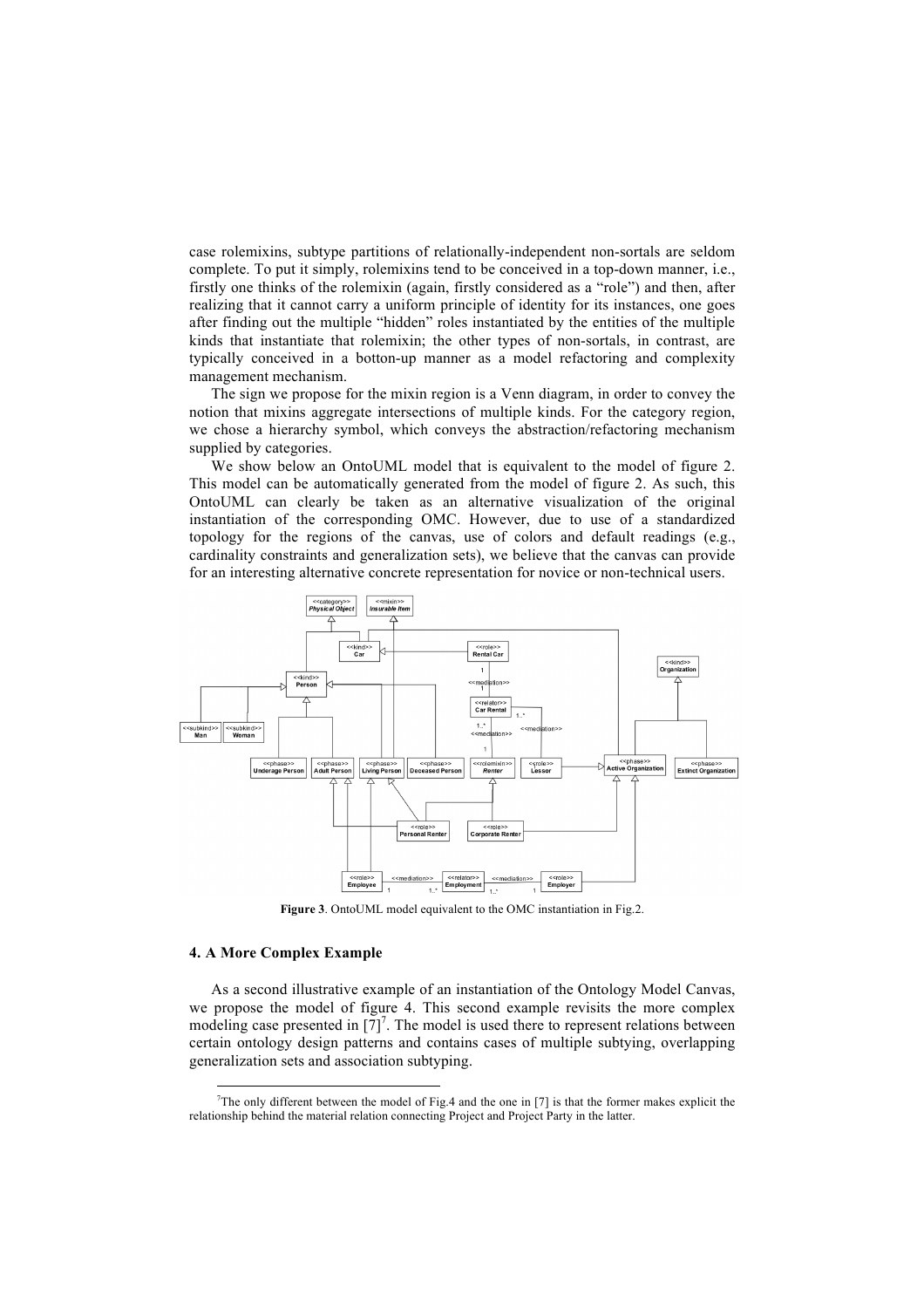In this case, we have three kinds of objects (Persons, Organizations and Projects) in this domain and three kinds of relationships involving them (Enrollment, Employment and Project Assignment). An Enrollment is a relationship kind mediating Students (also of the kind Person) and Universities (of the Organization subkind University).



**Figure 4**. Using the OMC to represent an OntoUML model from [7]

In Figure 4, we can also see that Employment is a relationship binding Employers (which are Organizations) and Employees (who are of the kind Person). The model also shows that we have a particular subkind of Employment that is a University Employment. The role University Employee is a subtype of Employee, like for all Employees, this is a role played by people. Moreover, like all Employees, University Employees are *mediated by* Employment relations. However, University Employees are mediated by a particular subkind of Employment, namely, University Employment. Since a University Employee is an Employee, the default interpretation of the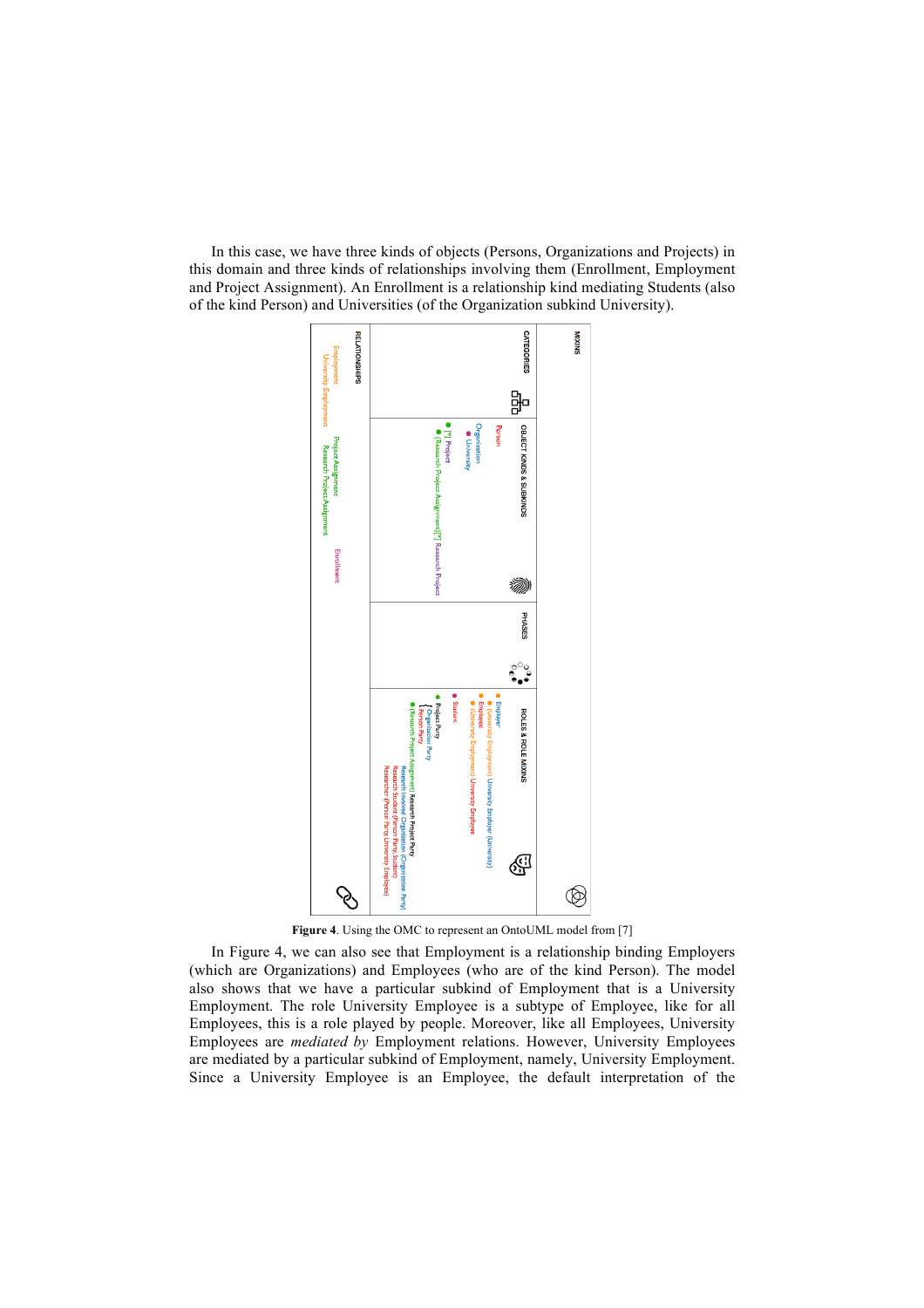mediation relation between Employment and University Employee of a sub-relation of the mediation relation between Employment and Employee<sup>8</sup>. Previously, we have used parenthesis to indicate a direct subtyping constraint (e.g., Personal Renter is an Adult, Living Person). We here also use parenthesis to capture a subtyping constraint on the specialization of this mediation relation, i.e., the model captures that University Employees are mediated not by the general relation with Employment but by a specialization of that relation with a subkind of Employment, namely, University Employment. Analogously, the model in the canvas shows that a University Employer: is an Organization of a particular type, namely, of the subkind University; that it is mediated by a particular subkind of Employment, namely, University Employment.

Finally, we have that Project Assignment is a relationship involving a Project and a Project Party. Projects can exist without being associated to any Project Assignment (the *zero-to-many* [\*] cardinality constraint on the association end connected to the latter that deviates from the default constraints for mediation relations) and Research Projects (a subkind of Project) is (again, optionally) mediated by a particular subkind of assignment (Project Assignments). Project Party is a rolemixin and, hence, it should be specialized into a partition of roles that assign different kinds to its instances. Here, we have that a Project Party can be either a Person Party (i.e., of the kind Person) or an Organization Party (i.e., of the kind Organization). As we previously mentioned, the default interpretation of subtypes that appear in a sequence of indentation is that they form a partition. For this reason, we have to explicitly represent when this is not case in a model. In this example, it is not the case that all the subtypes of Project Party are disjoint, in fact, (a) Research Student and (b) Researcher are Person Parties, and (c) Research Involved Organizations are Organization Parties in a project. The types (a-c) are, in turn, subtypes of Research Project Party (a rolemixin), which are Project Parties that are constrained to be associated in that role to a subkind of Project Assignment (Research Project Assignment). Finally, we would like to still represent that a subset of the subtypes of Project Party indeed form a partition of that type, namely, that Person Party and Organization Party tessellate the role Project Party. This is explicitly represented in the canvas notation by the use of braces  $($ " $\}$ " $)$ " around the subtypes forming a partition.

## **5. Final Considerations**

In this paper, we elaborate on a first attempt to conceive an ontology modeling representation mechanism targeted at novice and non-technical users. This mechanism should, on one hand, have enough expressivity to represent important ontological distinctions that must be explicit represented in complex domains and, on the other hand, remain intuitive and relatively easy to learn to this class of users.

In order to target the first requirement, we ground our proposal on the Unified Foundational Ontology (UFO) as well as on the accumulated experience of applying the UFO-based conceptual modeling language OntoUML (and its associated methodological and computational tools) in a number of projects in a diversity of

<sup>&</sup>lt;sup>8</sup> One should notice that here we are simply assuming that there is an inclusion constraint between sub and super-relations, i.e., that the instances of the sub-relation are instances of the super-relation. We are not, however, discriminating if these relations between relations are ones of *subsetting*, *association specialization* or *redefinition* [17]. As shown in [17], the theory of relations put forth by UFO is particularly expressive in identifying and differentiating these cases.